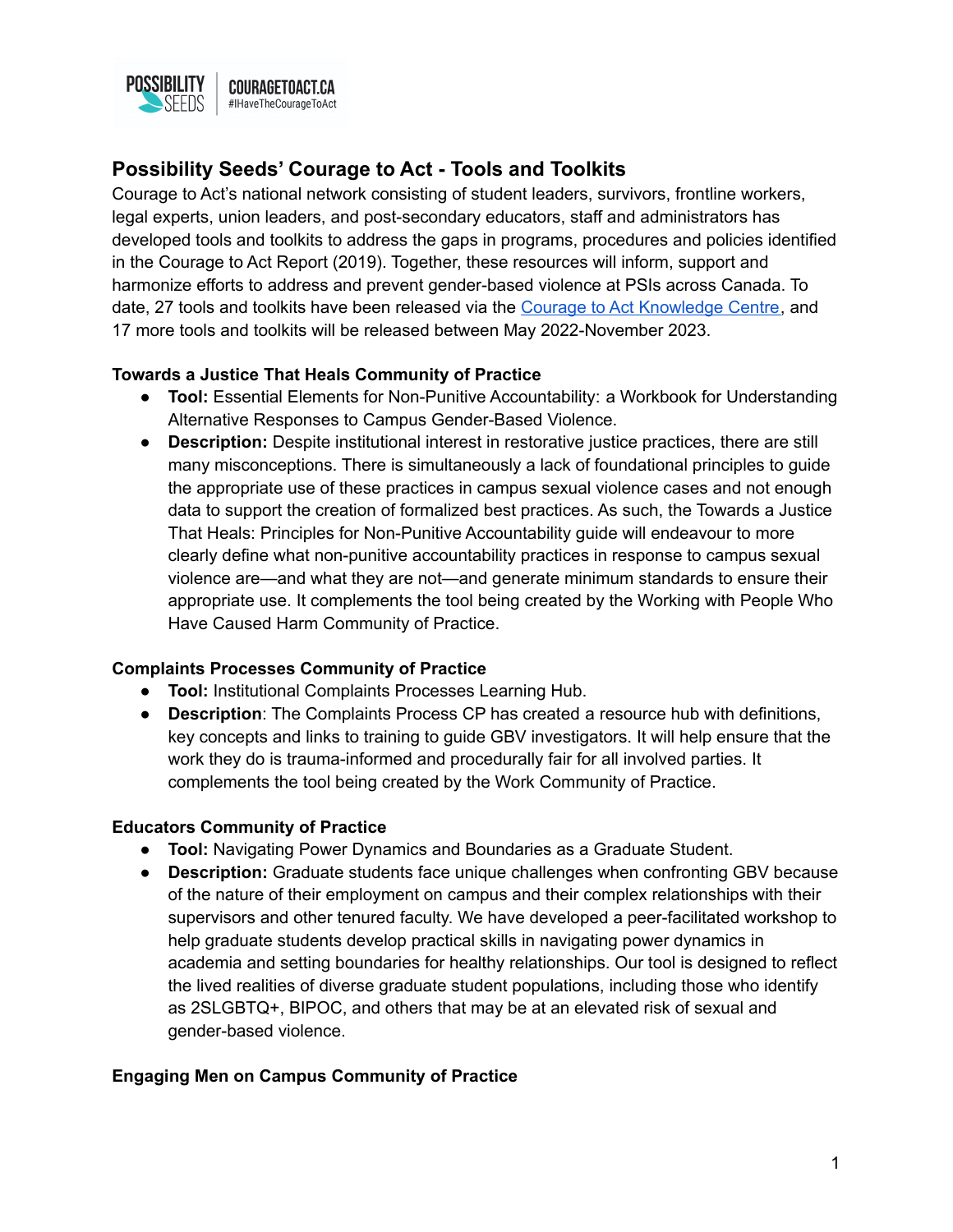

- **Tool:** Pathways to Engagement: Institutional and Program-level Considerations to Engage Men and Prevent Sexualized and Gender-Based Violence on Post Secondary Campuses.
- **Description:** The Engaging Men on Campus Community of Practice Tool is designed to support post-secondary institutions (PSIs) in proactive, positive, and productive ways to engage male-identified people (described in this toolkit as 'men') in gender-based violence prevention work on university and college campuses. This resource is designed to be accessible to any sized institution in Canada. It provides readers with an environmental scan on what work has been or is currently underway in Canada, identifies some of the emerging promising practices to promote this work at an institutional level, and provides practical advice on engaging men in programming.

## **Frontline Gender-Based Violence Campus Workers Community of Practice**

- **Tool:** Response to Disclosures and Support for People Affected by Gender-Based Violence at Post-Secondary Institutions in Canada: Guidelines for an Evaluation Framework.
- **Description:** Our tool is an evaluation framework recommending guidelines to evaluate post-secondary institutions' response to disclosures and the provision of support when addressing Gender-Based Violence (GBV). This framework adopts a Theory-Driven Evaluation model, using a program theory and program logic to guide an integrated monitoring and evaluation plan based on guidelines provided by Markiewicz & Patrick (2016).

## **Francophone Community of Practice (FR & EN)**

- **Tool #1:** Guide de stratégies pour susciter la mobilisation du personnel en matière de prévention des violences à caractère sexuel / Guide with Strategies to Engage Post-Secondary Staff in the Prevention of Sexual Violence.
	- **○ Description:** This tool provides critical recommendations for engaging different categories of post-secondary institution staff to prevent sexual and gender-based violence. These recommendations are based upon a thorough review of the existing literature and a survey that reached 772 PSI staff across Canada.
- **Tool #2:** L'évaluation de l'engagement du personnel dans les initiatives pour contrer la violence fondée sur le genre / Evaluation of Staff Engagement In Initiatives to Address Gender-Based Violence.
	- **○ Description:** This evaluation tool is intended to help measure the level of engagement in gender-based violence prevention of staff and faculty at PSIs.

## **International Students Community of Practice**

- **Tool:** Supporting International Students Affected by GBV: A Customizable Tool for International Students, Post-Secondary Administrators, and Frontline Workers.
- **Description:** The International Students' Community of Practice project is an FAQ resource guide that supports international students studying in Canadian post-secondary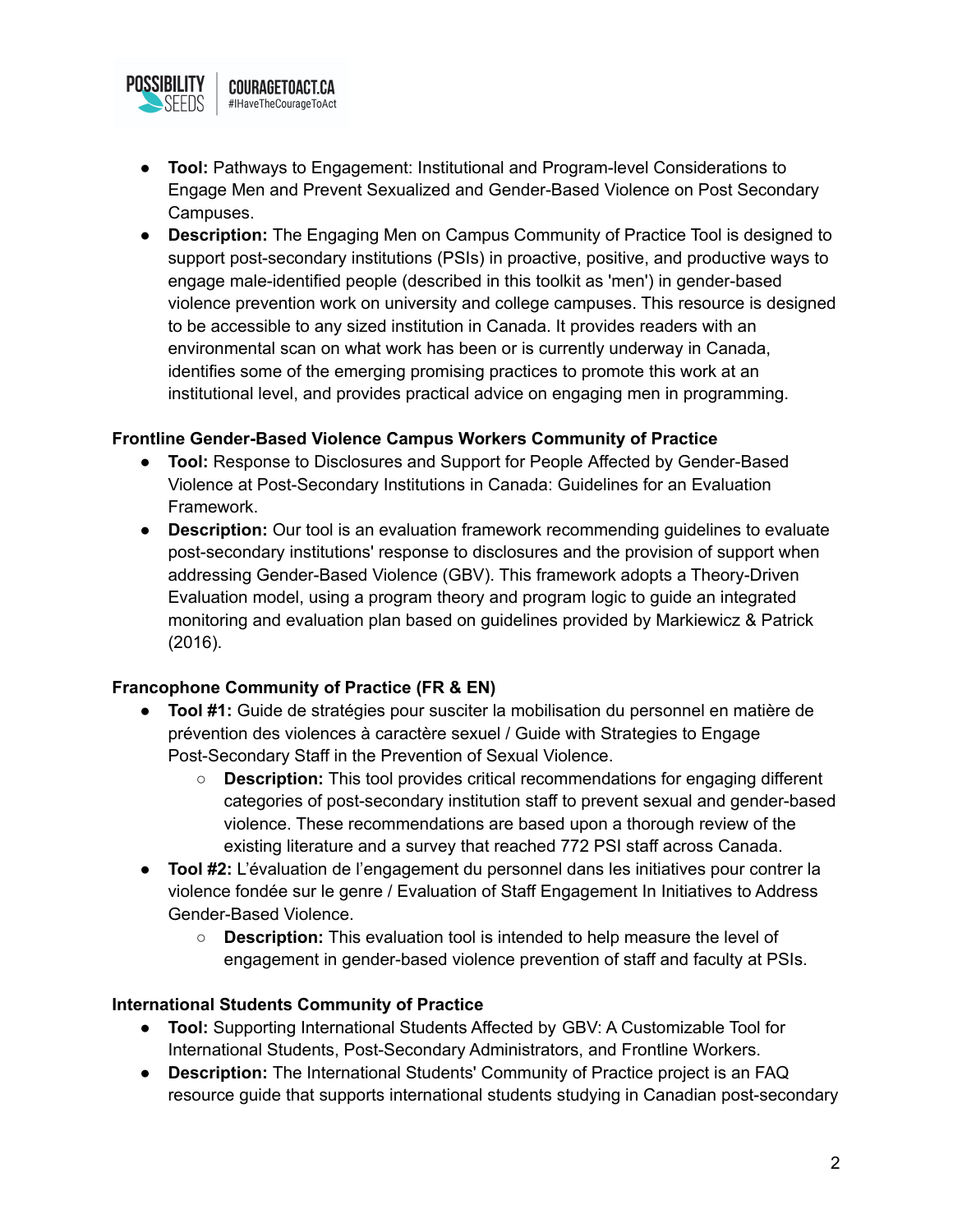

institutions who have experienced, witnessed, or perpetrated gender-based and sexual violence. This resource will provide information on accessing services and supports and answer questions around immigration and legal issues that international students may face when disclosing, accessing services, or participating in processes about sexual violence.

## **Student Organizers Community of Practice**

- **Tool:** Courage Catalysts: Creating Consent Culture on Campus.
- **Description:** The Student Organizer Community of Practice tool is a vibrant anthology with student stories and student advocacy tools. It builds on a rich legacy of student organizing; it captures our stories of advocating for safer campuses, provides concrete examples for student organizers to be inspired, and gives tools to create change on their campuses. In addition, it is a how-to guide to inspire and support students who would like to get involved in addressing gender-based violence on campus, especially if they are wondering how to begin this work.

## **Work Community of Practice**

- **Tool:** Key Principles of Gender-Based Violence Investigations at PSIs: A Guide for Workplace Investigations.
- **Description:** The Work Community of Practice guide identifies the structural principles of knowledge for campus workplace GBV investigations. It is intended for post-secondary institutions to help them identify and evaluate qualified investigators, PSI workplace investigators of GBV cases, and decision-makers receiving and interpreting investigation reports. It forms part of a suite of Courage to Act resources, including the Comprehensive Guide to Campus Gender-Based Violence Complaints (Reporting, Investigation and Adjudication Working Group) and the Complaints Processes Community of Practice Knowledge Hub.

## **Working With People Who Have Caused Harm Community of Practice**

- **Tool:** Supporting the Whole Campus Community: A Roadmap Tool for Working with People Who Have Caused Harm.
- **Description:** The Working With People Who Cause Harm Community of Practice has developed an Accountability Framework for working with those who cause harm on our campuses. The guide offers principles, guidelines, and models to help PSIs develop campus-specific accountability processes, support services for people who caused harm, and guidelines to evaluate those processes and services. This tool is meant to be used in conjunction with the Can Justice Heal Community of Practice tool.

## **Reporting, Investigation and Adjudication Working Group Guide**

- **Tool:** A Comprehensive Guide to Campus Gender-Based Violence Complaints: Strategies for Procedurally Fair, Trauma Informed Processes to Reduce Harm.
- **● Description:** The RIA Working Group makes the case that trauma-informed practice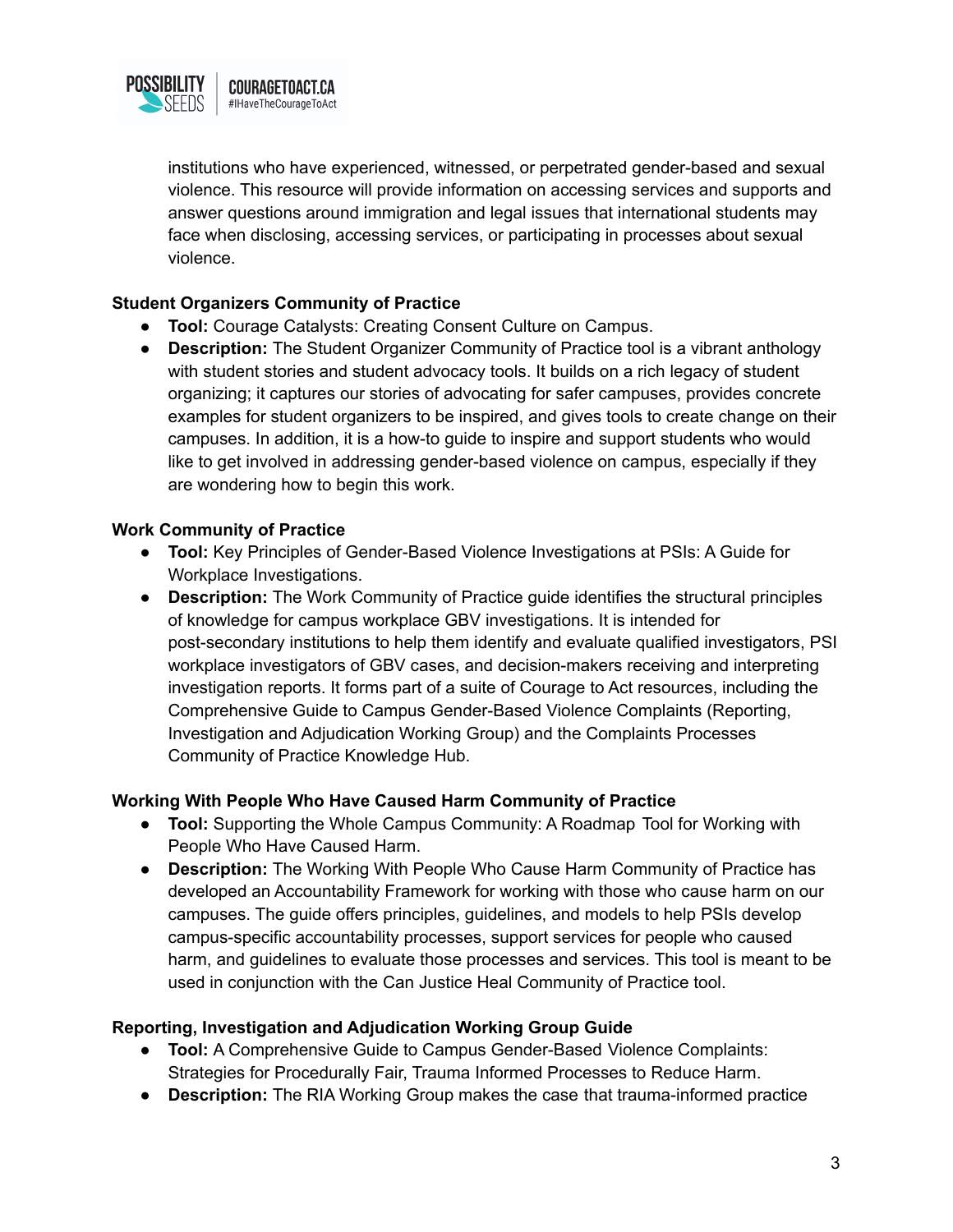

and harm reduction measures work to strengthen procedural fairness in campus GBV complaints processes (both student and employee). The Guide maps out specific, concrete strategies to ensure that PSIs incorporate all three at every stage of a complaint. By doing so, they meet their legislated and policy obligations to create a safe and respectful working/learning/living environment.

- Section 1: Introduction
	- Chapter 1: Introduction to Procedural Fairness
	- Chapter 2: Introduction to Trauma-Informed Practices
	- Chapter 3: Introduction to Harm Reduction
- Section 2: Complaints Process Design
	- Chapter 4: Creating a Comprehensive Policy Framework
	- Chapter 5: Policy Strategies for the Complaints Process
	- Chapter 6: Personnel, Roles and Training
- Section 3: Strategies for Practice
	- Chapter 7: Receiving a Complaint
	- Chapter 8: Interim Measures
	- Chapter 9: Investigation
	- Chapter 10: Adjudication, Outcomes, and Appeals
	- Chapter 11: Non-Adjudicative Options for GBV Response
- Section 4: Unsettled Questions
	- Chapter 12: Privacy and Disclosure
	- Chapter 13: Concurrent PSI and Criminal Processes
	- Chapter 14: Historical Complaints
	- Chapter 15: For Future Research and Leadership

## **Education Working Group Guide**

- **Tool**: Education and Training Toolkit: Addressing and Preventing Gender-Based Violence at Post-Secondary Institutions.
- **● Description:** The Education and Training Toolkit is designed to engage and support the work of GBV prevention education at post-secondary institutions. Through in-depth tools, resources, reflection questions, and much more, this toolkit offers campus educators a blueprint of prevention education possibilities. The toolkit offers six chapters, covering a range of topics related to prevention education. Each chapter is unique and connects to the overarching toolkit:
	- Chapter 1: Reviewing Key Concepts from the Courage to Act Report
	- Chapter 2: Evaluation & Assessment: Gender-based Violence Prevention Education Toolkit
	- Chapter 3: A Needs Assessment Tool for Campus Gender-based Violence Education Prevention
	- Chapter 4: Building and Supporting Education Task Forces at Post-secondary **Institutions**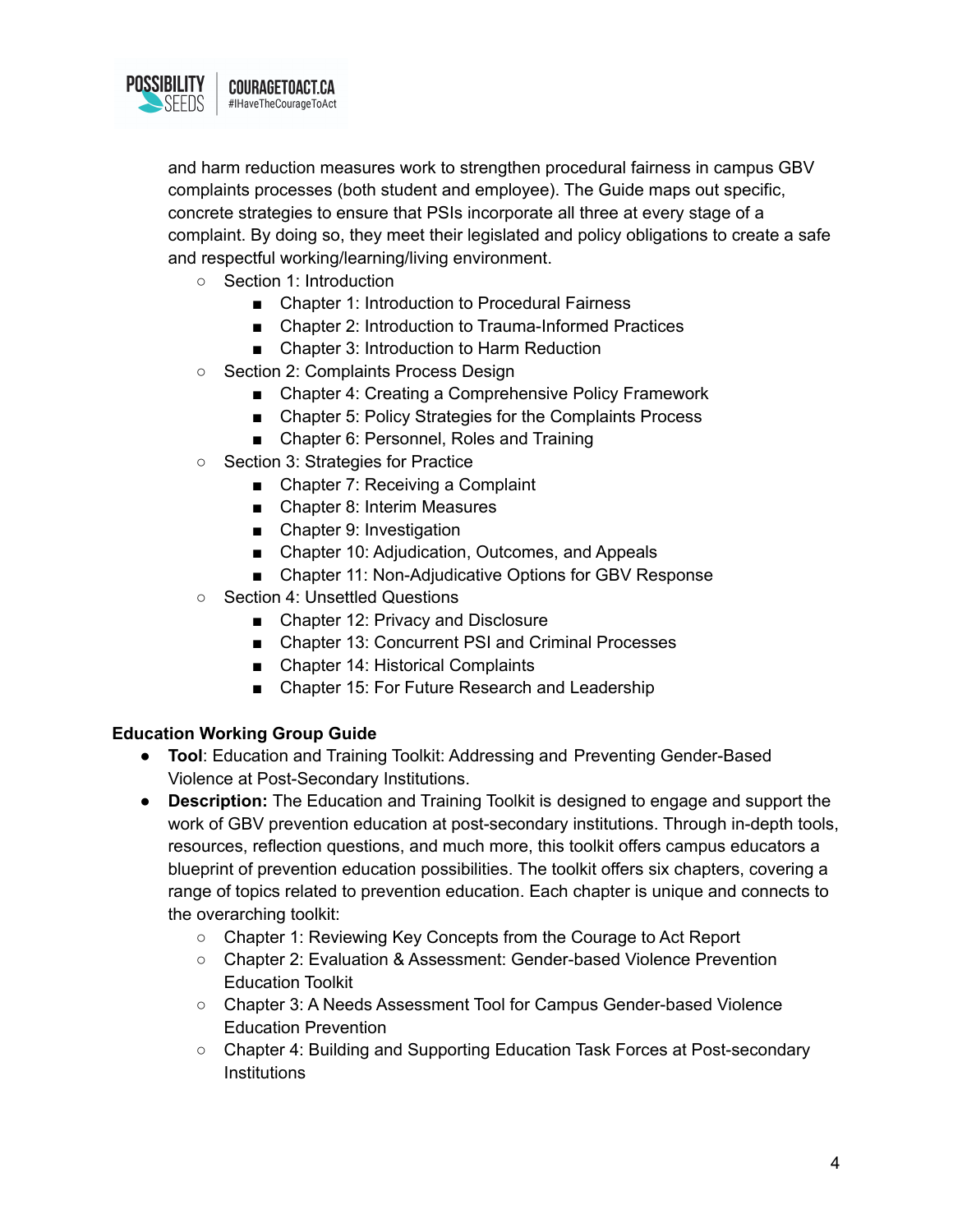

- Chapter 5: Developing Gender-based Violence Education Prevention Action Plans at Post-secondary Institutions
- Chapter 6: A Workbook for Campus Gender-based Violence Educators

## **Other Courage to Act Tools**

- 1. #ConsentIsNotCancelled: Promising Practices from the National Skillshare on Online Gender-Based Violence Prevention Education
- 2. Taking Courageous Action: Recommendations and Resources for PSIs to Address GBV on Campus
- 3. Agir avec courage : Recommandations aux établissements d'enseignement postsecondaire pour prévenir et contrer la violence fondée sur le genre sur les campus
- 4. Answering Calls For Justice Within PSIs (National Inquiry On Missing And Murdered Indigenous Women & Girls)
- 5. Rendre justice aux femmes et aux filles autochtones disparues et assassinées au sein des établissements d'enseignement postsecondaire
- 6. National Database of Campus Sexual Violence Support and Prevention Offices
- 7. Environmental Scan of Relevant Gender-Based Violence Policies and Law for Canadian Post-Secondary Institutions
- 8. Solidarity, Collective Care & Sustainability: Responding to Gender-Based Violence
- 9. Résistance à la violence fondée sur le sexe et le genre : solidarité, prendre-soin et persévérance
- 10. Resources For Gender Justice Advocates To Challenge Anti-Black Racism
- 11. Resources For Gender Justice Advocates To Challenge Anti-Asian Hate
- 12. Resources For Gender Justice Advocates To Affirm And Support 2SLGBTQIA Gender-based Violence Survivors On Post-secondary Campuses

## **Forthcoming Tools (May 2022- November 2023)**

## **Work Community of Practice**

- **Tool:** Unions, Collective Agreements and Institutional Responses to Campus Sexual Violence.
- **Description:** This tool explains the role of unions in the post-secondary sector and their history in improving workplace rights, equity, and social justice. Unions have a critical role in ending gender-based violence on our campuses because of their unique bargaining power and the legal status of collective agreements. This tool will help union members, administrators, and students understand the intersecting rights and responsibilities of unions and their members to prevent and address gender-based violence in the post-secondary workplace.

## **Francophone Community of Practice (FR & EN)**